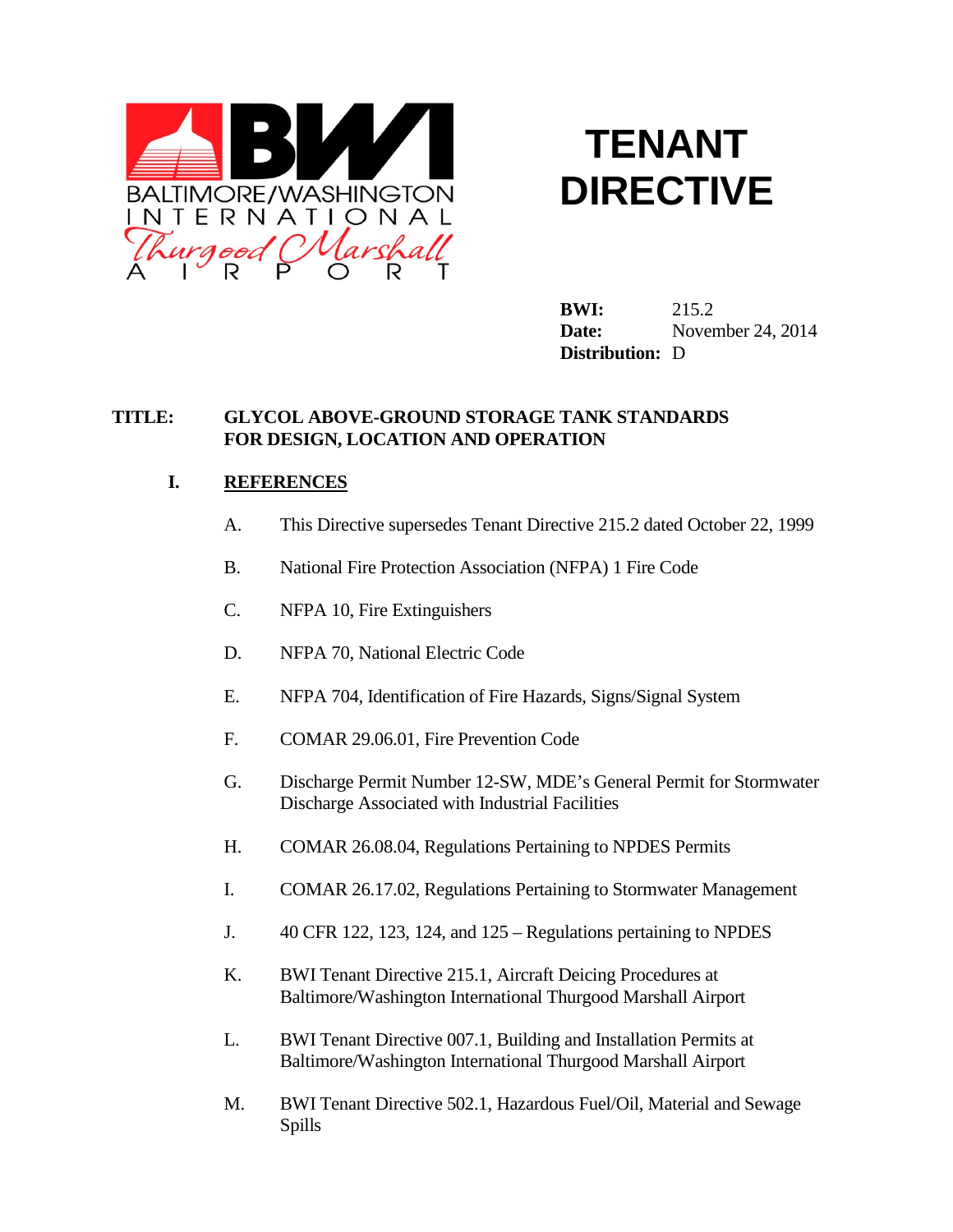## **II. DIRECTIVE STATEMENT**

- A. Request for Glycol Above-Ground Storage Tank Systems (Glycol ASTs) locations must be approved prior to installation by Maryland Aviation Administration (MAA) in accordance with BWI Tenant Directive 007.1, Building and Installation Permits at Baltimore/Washington International Thurgood Marshall Airport, and the current Airport Layout Plan (ALP).
- B. The MAA permits the installation of Glycol ASTs only at locations where gate deicing is permitted: 15R Pad Glycol Tank Storage Area, 28 Pad Glycol Storage Area, and 15L Pad Glycol Tank Storage Area. Refer to BWI Tenant Directive 215.1, Aircraft Deicing Procedures at Baltimore/Washington International Thurgood Marshall Airport, for additional details on pad location. Additionally, installation of Glycol ASTs shall not interfere with:
	- 1. Emergency terminal exits;
	- 2. Fire protection equipment;
	- 3. Vehicle traffic;
	- 4. Other airport operations; and
	- 5. Line of sight concerns from the BWI Air Traffic Control Tower.
- C. This Directive is applicable to all tenants that operate Glycol ASTs at Baltimore/Washington International Thurgood Marshall Airport (BWI Marshall).
- D. Applicable tenants will have eight months from the Directive issue date to fully comply with all Directive requirements.
- E. All Glycol ASTs, both permanent and temporary, located at BWI Marshall are required to comply with the standards contained in this Directive for design, location and operation.
- F. Beginning with the date of this Directive, the MAA will not approve the installation of any Glycol AST unless it meets or exceeds MAA's design standards.
- G. All Glycol ASTs, including those installed prior to the date of this Directive, must meet or exceed MAA's design standards or be removed at the owner's expense.
- H. Transport trailer tanks are not permitted for permanent glycol storage.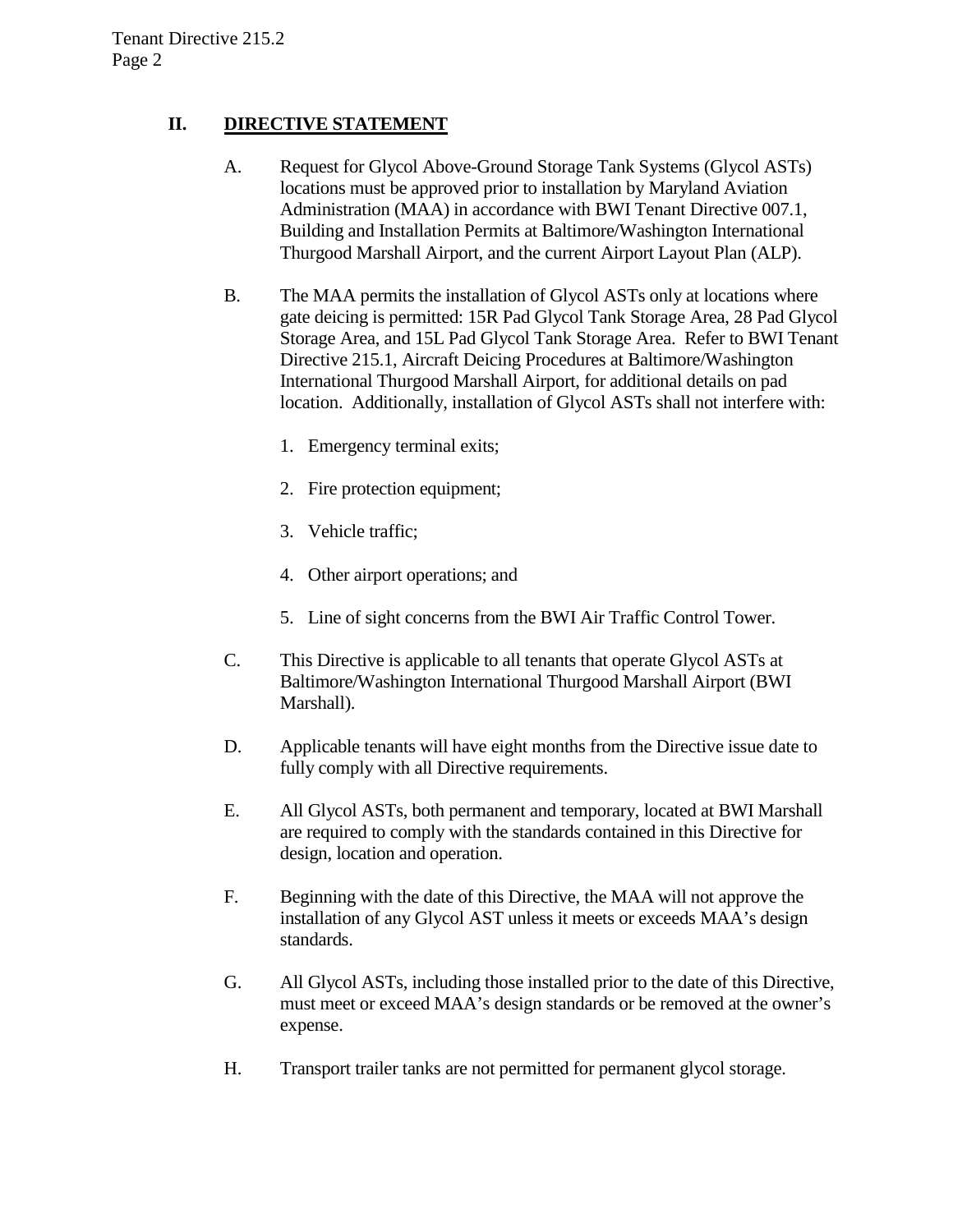### **III. REQUIREMENTS**

- A. All Glycol ASTs located at BWI Marshall shall be: 1) double-walled steel, or 2) single-walled steel with steel containment (i.e. steel dike).
- B. Glycol ASTs must be installed and maintained in accordance with the manufacturer's recommendations. This includes, but is not limited to, commissioning, usage, venting and ongoing maintenance.
- C. Single-walled steel Glycol ASTs may be allowed on a short-term basis. Requests for short-term use must be submitted to the MAA Division of Environmental Compliance for approval.
- D. All Glycol ASTs regardless of capacity shall be surrounded with a containment structure capable of holding 110 percent of the total tank volume. The structure shall be maintained in good condition and should be empty and free of liquid in order to meet the intent of the design. Collision protection is required and may be obtained by the design of the containment structure. The containment structure shall include a lockable drain valve.
- E. The tank owner must submit a Spill Control Plan to the MAA Division of Environmental Compliance. The spill plan must be developed according to BWI Tenant Directive 502.1, Hazardous Fuel/Oil, Material and Sewage Spills, to address any possible spills or leaks that may occur.
- F. The tank must be placed on concrete pads of sufficient strength to support the Glycol AST's weight when full of liquid, including any structural support.
- G. All Glycol ASTs shall be constructed with normal venting that maintains interior gauge pressure less than 2.5 pounds per square inch, in accordance with UL-142 construction standards. Failure to provide adequate normal venting may result in damage to the shell/head of the AST or rupture of the system.
- H. All Glycol ASTs shall have the following label sets affixed to all sides of the Glycol AST system. A reduction in labeling may be allowed if the side or sides are not accessible to first responders.
	- 1. Capacity
	- 2. Contents
	- 3. NFPA 704
	- 4. Emergency Response Contacts